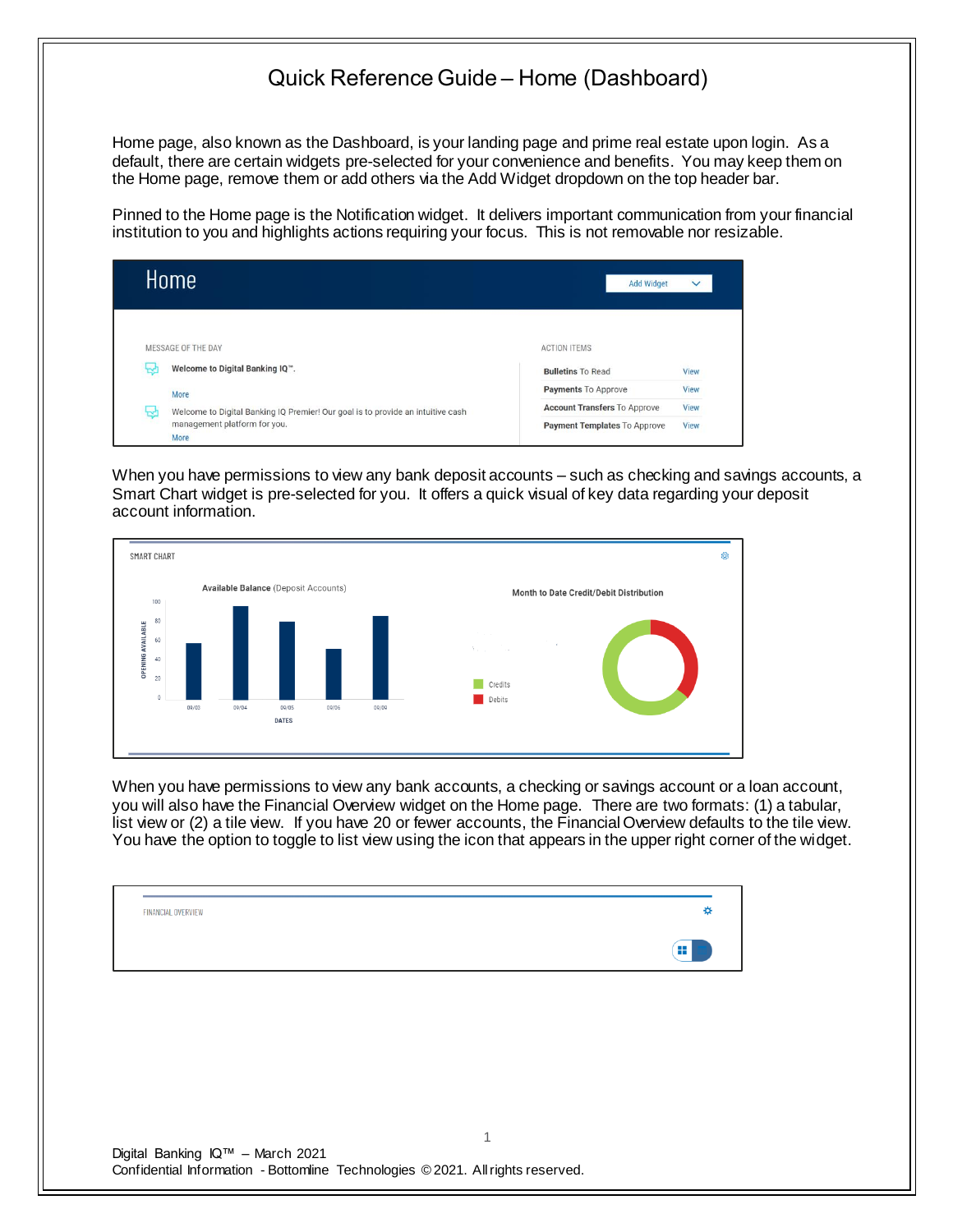## Quick Reference Guide – Home (Dashboard)

Tile view presents accounts by type then in alphabetical order of Account Names and displays Current Available balance of each account. Clicking on each Account Name will take you to the appropriate Account Details screen.

| $\rightarrow$            | $\rightarrow$            | $\rightarrow$            | $\rightarrow$            |
|--------------------------|--------------------------|--------------------------|--------------------------|
| <b>MY CHECKING TEST</b>  | <b>NICKNAME SAVINGS</b>  | <b>PREMIER CHECKING</b>  | <b>SAVING 1234</b>       |
| <b>ACCOUNT NUMBER</b>    | <b>ACCOUNT NUMBER</b>    | <b>ACCOUNT NUMBER</b>    | <b>ACCOUNT NUMBER</b>    |
| 123123123                | 888888                   | 5552572687               | 8758888                  |
| <b>CURRENT AVAILABLE</b> | <b>CURRENT AVAILABLE</b> | <b>CURRENT AVAILABLE</b> | <b>CURRENT AVAILABLE</b> |
| \$3,738.37               | \$9,185.98               | \$3,957.51               | \$2,742.22               |
| $\rightarrow$            | $\rightarrow$            | $\rightarrow$            |                          |
| <b>TEST ACCOUNT 1</b>    | <b>TEST ACCOUNT 2</b>    | <b>TEST ACCOUNT 3</b>    |                          |
| <b>ACCOUNT NUMBER</b>    | <b>ACCOUNT NUMBER</b>    | <b>ACCOUNT NUMBER</b>    |                          |
| 10010001                 | 10010002                 | 10010003                 |                          |
| <b>CURRENT AVAILABLE</b> | <b>CURRENT AVAILABLE</b> | <b>CURRENT AVAILABLE</b> |                          |
| \$3,787.86               | \$1,540.95               | \$5,885.76               |                          |

List view presents 25 accounts per page by type, in alphabetical order of Account Names and displays Today's Opening Ledger and Current Available balances for each account.

| $\overline{\phantom{m}}$ | <b>Deposit Accounts</b> |                       |                               |                             |              |
|--------------------------|-------------------------|-----------------------|-------------------------------|-----------------------------|--------------|
|                          |                         |                       |                               | + As of 03/12/2021 06:48 PM | e<br>一业      |
|                          | <b>ACCOUNT NAME</b>     | <b>ACCOUNT NUMBER</b> | <b>TODAY'S OPENING LEDGER</b> | <b>CURRENT AVAILABLE</b>    |              |
|                          | My checking test        | 123123123             | 123,123.12                    |                             | 3,738,37     |
|                          | Nickname Savings        | 888888                | 8,888.88                      |                             | 9,185.98     |
|                          | <b>Premier Checking</b> | 5552572687            | 555,257.26                    |                             | 3,957.51     |
|                          | Saving 1234             | 8758888               | 87,588.88                     |                             | 2,742.22     |
|                          | <b>Test Account 1</b>   | 10010001              | 100,100.01                    |                             | 3,787.86     |
|                          | <b>Test Account 2</b>   | 10010002              | 100,100.02                    |                             | 1,540.95     |
|                          | <b>Test Account 3</b>   | 10010003              | 100,100.03                    |                             | 5,885.76     |
|                          | VIEW 1-7 OF 7           |                       |                               |                             | $\mathbf{1}$ |
|                          | + Loan Accounts         |                       |                               |                             |              |

Digital Banking IQ™ – March 2021 Confidential Information - Bottomline Technologies © 2021. Allrights reserved.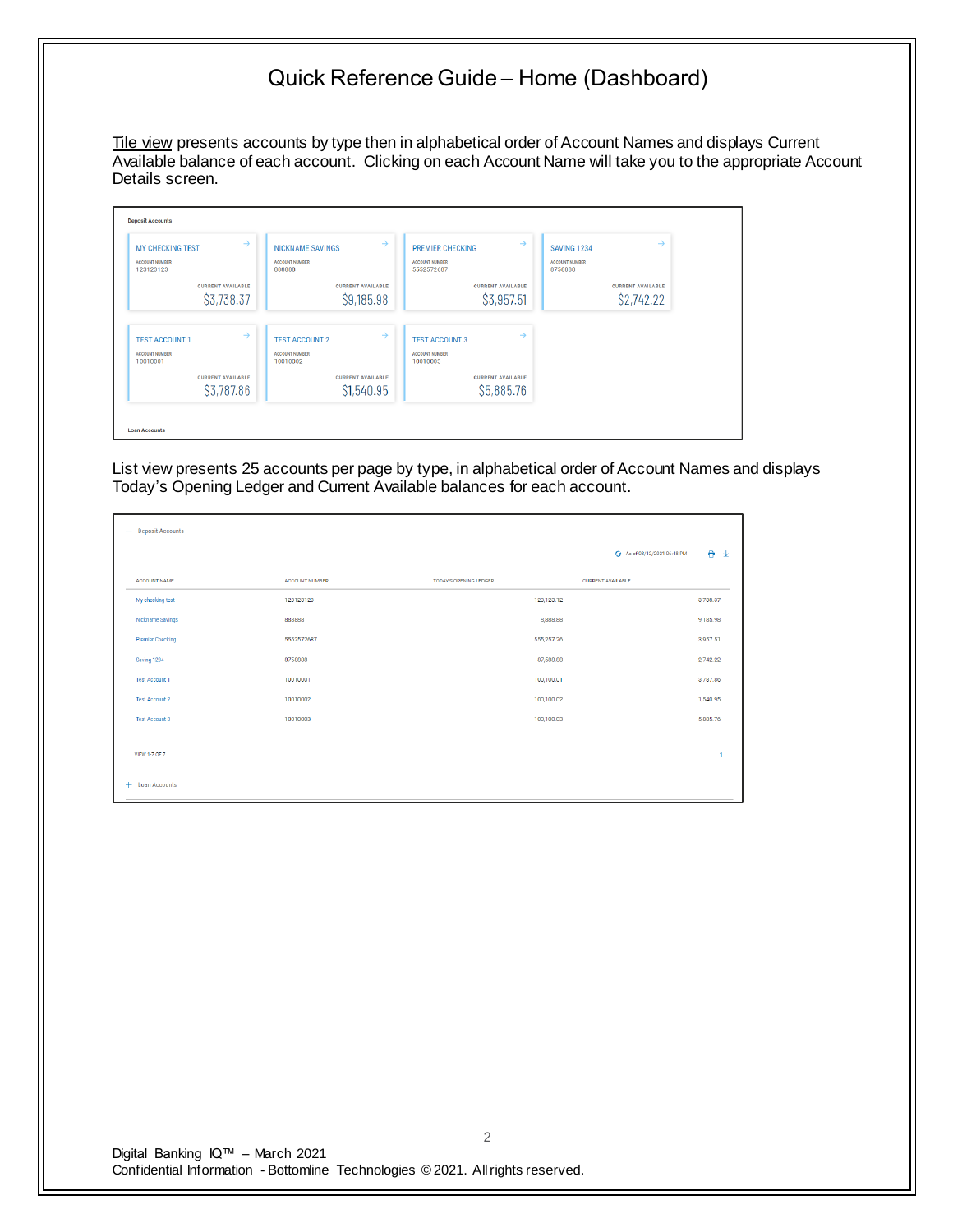## Quick Reference Guide – Home (Dashboard)

You can also access the Transaction Search widget on the Home page. It offers you the ability to quickly zoom in on transactions meeting certain criteria.

| <b>Search Deposit Accounts</b> |                          |               |       |          |
|--------------------------------|--------------------------|---------------|-------|----------|
| <b>ACCOUNTS</b>                |                          | <b>DATE</b>   |       |          |
| <b>Select</b>                  | $\overline{\phantom{a}}$ | 01/08/2021    |       | 藟        |
| <b>TRANSACTION TYPE</b>        | Optional                 | <b>AMOUNT</b> | Range | Optional |
| Select                         | ▼                        | 0.00          |       |          |
| <b>Hide Additional Filters</b> |                          |               |       |          |

When you have permissions to transfer money between accounts (also known as book transfer), a Quick Transfer widget is offered on your Home page. It offers you the ability to easily send a simple transfer.

| <b>QUICK TRANSFER</b>              |                   | ₩                        |
|------------------------------------|-------------------|--------------------------|
| <b>FROM ACCOUNT</b>                | <b>TO ACCOUNT</b> |                          |
| Select<br>$\overline{\phantom{a}}$ | Select            | $\overline{\phantom{a}}$ |
| <b>TRANSFER DATE</b>               | <b>AMOUNT</b>     |                          |
| Œ<br>08/02/2019                    |                   | 0.00                     |
|                                    |                   |                          |
|                                    |                   |                          |
| <b>SUBMIT</b><br>Clear             |                   |                          |
|                                    |                   |                          |
|                                    |                   |                          |